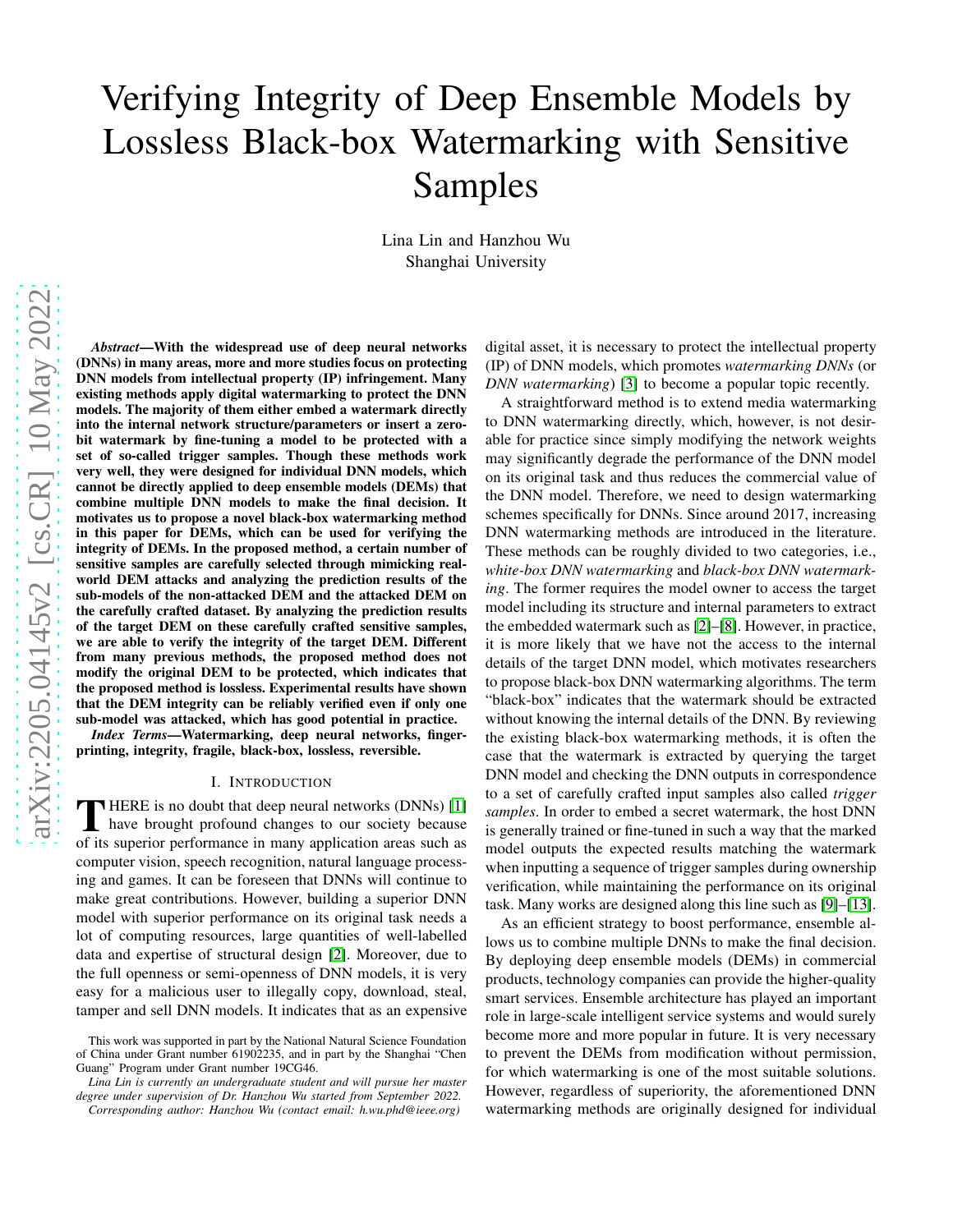DNN models, which cannot be directly applied to ensemble systems. Moreover, it has been demonstrated that ensemble is a very effective strategy to easily evade the verification of copyright infringements from the legitimate owners [\[14\]](#page-4-6) under the black-box condition, meaning that the above trigger-sample based methods may not work when to apply them to DEMs. It motivates us to investigate DEM watermarking in this paper.

We present the design and implementation of a novel blackbox watermarking method that allows the legitimate owner of the DEM to determine whether the DEM was modified before or not. The proposed method completes the verification by a remote fashion, which is very suitable for real-world scenarios. Unlike the aforementioned black-box watermarking methods that inevitably distort the original model so as to produce the watermarked model, the proposed method leaves the original DEM unchanged and therefore will not introduce noticeable distortion to the DEM and not impair the generalization ability of the host DEM. In the proposed method, a certain number of sensitive samples are selected by mimicking real-world attacks and analyzing the prediction results of the probably attacked sub-models of the original DEM on a carefully crafted dataset. By analyzing the prediction results of the target DEM on these sensitive samples, we are able to verify the integrity of the DEM. Experiments have shown that the DEM integrity can be reliably verified even if only one sub-model was attacked.

The rest structure of this paper is organized as follows. We first introduce the proposed method in Section II, followed by experiments in Section III. Finally, we conclude this paper in Section IV.

### II. PROPOSED METHOD

In this section, we will first formulate our problem and then generate the sensitive samples used for integrity verification.

# *A. Problem Formulation*

We limit the original task of the DEM to be watermarked to image classification. Let  $\mathcal{E} : \mathbb{R}^d \mapsto \mathcal{C}$  represent the DEM which consists of *n* DNN models  $M_1$ ,  $M_2$ , ...,  $M_n$ , where  $M_i$ :  $\mathbb{R}^d \mapsto C$  is the *i*-th DNN model,  $C = \{1, 2, ..., c\}$  includes all possible classification results and  $c \geq 2$  is the total number of classes. The classification result of  $\mathcal E$  on a sample  $\mathbf x \in \mathbb R^d$  is

$$
\mathcal{E}(\mathbf{x}) = \text{En}(\mathcal{M}_1(\mathbf{x}), \mathcal{M}_2(\mathbf{x}), ..., \mathcal{M}_n(\mathbf{x})) \in \mathcal{C}, \qquad (1)
$$

where  $\mathcal{M}_i(\mathbf{x}) \in \mathcal{C}$  for  $1 \leq i \leq n$  and  $\text{En}(\cdot, \cdot, \dots, \cdot)$  represents the ensemble mechanism such as majority voting.  $\mathcal E$  is trained on an ordinary dataset  $\mathcal{D} = \{(\mathbf{x}_i, y_i) \mid 1 \leq i \leq |\mathcal{D}|\}\$ , where  $y_i \in \mathcal{C}$  is the ground-truth label of  $\mathbf{x}_i \in \mathbb{R}^d$  and  $|\mathcal{D}|$  counts the total number of image samples in D.

Our main purpose is to watermark  $\mathcal E$  by constructing a set of sensitive samples so that the integrity of  $\mathcal E$  can be verified by analyzing the prediction results of the target DEM  $\mathcal{E}' \approx \mathcal{E}$  in correspondence to the constructed sensitive samples. Since we do not modify the original  $\mathcal{E}$ , the released DEM (i.e.,  $\mathcal{E}$ ) for practical use will not arouse any suspicion from the adversary. Moreover, the generalization ability of  $\mathcal E$  will not be impaired.

Mathematically, given a set of sensitive samples  $S = \{s_i | i \in$  $[1, |S|]$ ,  $\mathcal{E}'$  is treated as a *tampered* version of  $\mathcal E$  if

$$
\frac{1}{|S|} \sum_{i=1}^{|S|} \delta(\mathcal{E}(\mathbf{s}_i), \mathcal{E}'(\mathbf{s}_i)) < 1 - \epsilon,\tag{2}
$$

where  $0 \leq \epsilon \leq 1$  is a very small threshold, and  $\delta(x, y) = 1$ if  $x = y$  otherwise  $\delta(x, y) = 0$ . Accordingly, we are capable of verifying the integrity of the target DEM to be protected. It can be inferred that the proposed method corresponds to a *zero-bit watermarking* scheme. The most important task is to construct S, which will be introduced in the next subsection. We argue that though  $\epsilon = 0$  enables us to determine whether the target model was modified or not, it is more desirable by setting a small  $\epsilon > 0$  from the viewpoint of generalization.

# *B. Sensitive Sample Generation*

Throughout this paper, we will use the most popular ensemble strategy *majority voting*, which can be expressed as

$$
\mathcal{E}(\mathbf{x}) = \arg\max_{j} \sum_{i=1}^{n} \delta(\mathcal{M}_i(\mathbf{x}), j),
$$
 (3)

for which when there are multiple feasible solutions, any one among them can be *randomly* selected as the final result. Majority voting makes the predictions of sub-models independent of each other so that the result of ensemble is robust to attacks. For example, the result of ensemble may be unchanged even though only one sub-model was tampered, resulting in that the integrity of the ensemble model is difficult to be verified. If the sub-models are not independent of each other, e.g., taking the average value of the softmax outputs of the trained submodels as the result of ensemble, the ensemble model can be regarded as a single model so that conventional watermarking methods can be used. Therefore, it is very appropriate to verify the integrity of majority voting based DEM specifically.

Based on the aforementioned analysis, we propose a method to verify the integrity of the target DEM through constructing a certain number of sensitive samples. The sensitive samples are sensitive to arbitrary modifications to the sub-models. In other words, our purpose is to ensure that even though only one submodel was intentionally modified, the probability resulting in a different ensemble result on a single sensitive sample should be high, which can be mathematically expressed as

$$
Pr\left[\delta(\mathcal{E}(\mathbf{s}_i), \mathcal{E}'(\mathbf{s}_i)) = 0\right] \ge 1 - \epsilon, \forall \ \mathbf{s}_i \in S. \tag{4}
$$

Obviously, when  $|S|$  is large enough, Eq. (2) will surely hold if Eq. (4) holds from the point of view of statistical analysis. Our task is now to generate S. The details are provided below.

First, a set of candidate samples  $S_c = {\bf{c}_1, c_2, ..., c_{|S_c|}}$  are collected. It is required that  $|S_c| \gg |S|$ . There are different ways to construct  $S_c$ . For example, each sample in  $S_c$  may be randomly generated according to a secret key, i.e., each sample in  $S_c$  is a random image, whose entropy is maximized. One may also collect other meaningful images related/unrelated to the original task of the target DEM for constructing  $S_c$ . When the images related to the original task are used, the contents of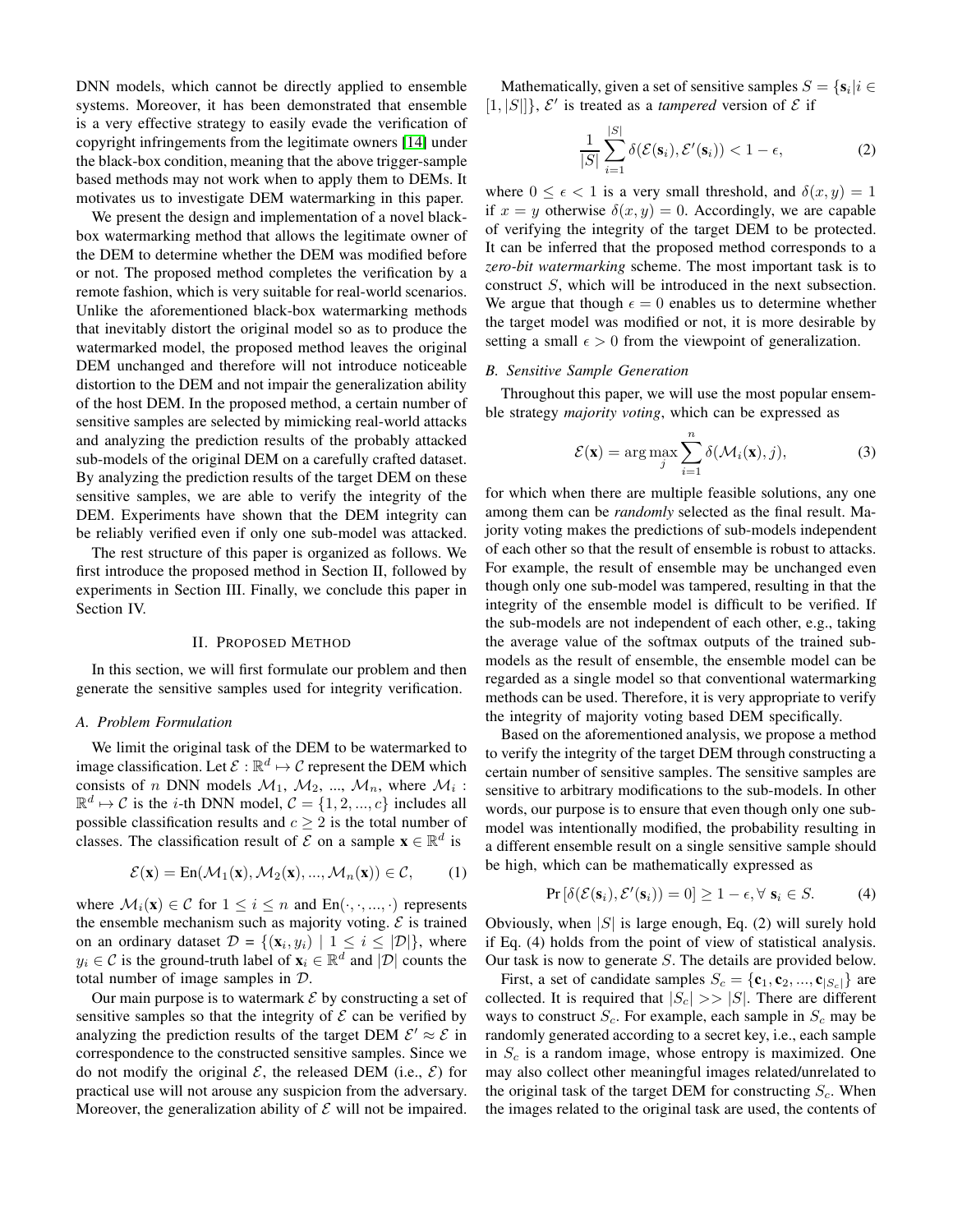Algorithm 1 Pseudocode for sensitive sample generation

**Input:** Sub-models  $M_1, M_2, ..., M_n$ ; Candidate set  $S_c$ ;  $\alpha, \beta$ . **Output:** Sensitive set S.

1: for  $i = 1, 2, ..., n$  do

- 2: Mimic the real-world attack to  $\mathcal{M}_i$  to produce a set of attacked sub-models  $A_i = \{M_{i,1}, M_{i,2}, ..., M_{i,|A_i|}\}\$ 3: end for
- 4: Initialize  $S = \emptyset$
- 5: for  $k = 1, 2, ..., |S_c|$  do
- 6: Determine  $\rho_1(\mathbf{c}_k), \rho_2(\mathbf{c}_k), ..., \rho_n(\mathbf{c}_k)$  with Eq. (5)
- 7: Determine  $\mathbf{b}_k$  with Eq. (6)
- 8: if  $\mathbf{b}_k$  meets Eq. (7) then
- 9: Append  $c_k$  to S
- 10: end if
- 11: end for
- 12:  $return S$

these images may need to be modified to generate the sensitive samples, e.g., by applying adversarial perturbations [\[15\]](#page-4-7).

Second, for each sub-model  $\mathcal{M}_i$ ,  $1 \leq i \leq n$ , we mimic a real-world attack to  $\mathcal{M}_i$  and produce a sequence of attacked sub-models, denoted by  $A_i = \{M_{i,1}, M_{i,2}, ..., M_{i,|A_i|}\}.$  For the sake of simplicity, we assume that  $|A_1| = |A_2| = ... =$  $|A_n|$ . Each sub-model  $\mathcal{M}_{i,j}$  may involve more than one attack. E.g.,  $\mathcal{M}_{i,j}$  can be produced by first compressing the sub-model  $\mathcal{M}_i$  and then fine-tuning the compressed sub-model. Assuming that we have already collected all the attacked sub-models, for each candidate sample  $c_k \in S_c$ , we determine

$$
\rho_i(\mathbf{c}_k) = 1 - \frac{1}{|A_i|} \sum_{j=1}^{|A_i|} \delta(\mathcal{M}_i(\mathbf{c}_k), \mathcal{M}_{i,j}(\mathbf{c}_k)), \forall i \in [1, n]. \tag{5}
$$

It can be inferred from Eq. (5) that a higher  $\rho_i(\mathbf{c}_k)$  indicates that  $\mathbf{c}_k$  is more sensitive to modifications to  $\mathcal{M}_i$ . We construct a *binary vector*  $\mathbf{b}_k = (b_1, b_2, ..., b_n) \in \{0, 1\}^n$  for  $\mathbf{c}_k$  by

$$
b_i = \begin{cases} 1 & \rho_i(\mathbf{c}_k) \ge \alpha, \\ 0 & \rho_i(\mathbf{c}_k) < \alpha, \end{cases}
$$
 (6)

where  $0 < \alpha \leq 1$  is a pre-determined threshold. Finally,  $c_k$  is deemed *sensitive* if the Hamming weight of  $\mathbf{b}_k$  is no less than a threshold, namely, the percentage of "1" in  $\mathbf{b}_k$  satisfies

$$
\sum_{j=1}^{n} \delta(b_j, 1) \ge \beta n,\tag{7}
$$

where  $0 < \beta \le 1$  is a pre-determined threshold. In this way, we can collect a set of sensitive samples from  $S_c$ . The pseudocode for sensitive sample generation is shown in Algorithm 1.

### III. EXPERIMENTAL RESULTS AND ANALYSIS

In this section, we conduct extensive experiments to demonstrate the superiority and applicability of the proposed work.

# *A. Setup*

We use two widely used benchmark datasets  $MNIST<sup>1</sup>$  $MNIST<sup>1</sup>$  $MNIST<sup>1</sup>$  and  $CIFAR-10<sup>2</sup>$  $CIFAR-10<sup>2</sup>$  $CIFAR-10<sup>2</sup>$  for experiments. The former consists of a total of 70,000 grayscale images (each with a size of  $28 \times 28$ ) in ten classes. The latter consists of a total of 60,000 color images (each with a size of  $32\times32$ ) in ten classes. For each dataset, we use three sub-models to build an ensemble model to perform image classification. The ensemble model applied to MNIST consists of LeNet-5 [\[16\]](#page-4-8), VGG-19 [\[17\]](#page-5-0) and ResNet-18 [\[18\]](#page-5-1). The ensemble model tested on CIFAR-10 consists of AlexNet [\[19\]](#page-5-2), VGG-19 and ResNet-18. For the MNIST dataset, it is divided into five disjoint subsets. In detail, we use 48,000 images for model training, 4,000 images for model validation, 10,000 images for model testing, 4000 images for mimicking the real-world attack to sub-models, 4000 images for realizing the real-world attack to sub-models. Similarly, for CIFAR-10, we use 40,000 images for model training, 2,000 images for model validation, 10,000 images for model testing, 4000 images for mimicking the real-world attack to sub-models, 4000 images for realizing the real-world attack to sub-models. The learning rate is set to 0.001, and the batch size is set to 64. The Adam optimizer [\[20\]](#page-5-3) is used for model training and the open source framework PyTorch<sup>[3](#page-2-2)</sup> is used for simulation. For simplicity, we use "MNIST-DEM" and "CIFAR-10-DEM" to denote the ensemble model applied to MNIST and CIFAR-10.

Two common real-world attacks are evaluated in our experiments. One is *model fine-tuning*, which adjusts the parameters of a trained model in order to fit with certain observations. The other is *model compression and model fine-tuning*, which first reduces the size of a deep model for lightweight deployment and then adjusts the parameters of the processed model so that the performance of the model on its original task is restored. For simplicity, we use "MF" and "MC+MF" to represent the two attacks mentioned above. During the process of generating sensitive samples, for each sub-model, the number of attacked sub-models is set to 6, i.e.,  $|A_1| = |A_2| = ... = |A_n| = 6$ (see Line 2 in Algorithm 1). It is noted that all the attacked sub-models are using the same type of attack. For example, suppose that we are going to perform the MF attack to get 6 attacked versions of LeNet-5, the 6 attacked sub-models are generated by fine-tuning the trained LeNet-5 with the abovementioned 4,000 images by different epochs. Similarly, when we perform the MC+MF attack, 6 random compression rates in range  $[0.01, 0.3]$  are used, e.g., 0.01 means that  $1\%$  weights with the smallest absolute values are removed. And, for each compression rate, the number of epochs is randomly generated for fine-tuning. The process of realizing (not mimicking) the real-world attack to a sub-model is similar. In addition,  $\alpha$  in Eq. (6) is set to 2/3, and  $\beta$  in Eq. (7) is set to 2/3 by default.

We use two different strategies to build  $S_c$ . The first strategy is to generate a set of fully random images as  $S_c$  according to a secret key. The second strategy is to use a set of meaningful

<sup>1</sup><http://yann.lecun.com/exdb/mnist/>

<span id="page-2-0"></span><sup>2</sup>[https://www.cs.toronto.edu/](https://www.cs.toronto.edu/~kriz/cifar.html)∼kriz/cifar.html

<span id="page-2-2"></span><span id="page-2-1"></span><sup>3</sup><https://pytorch.org/>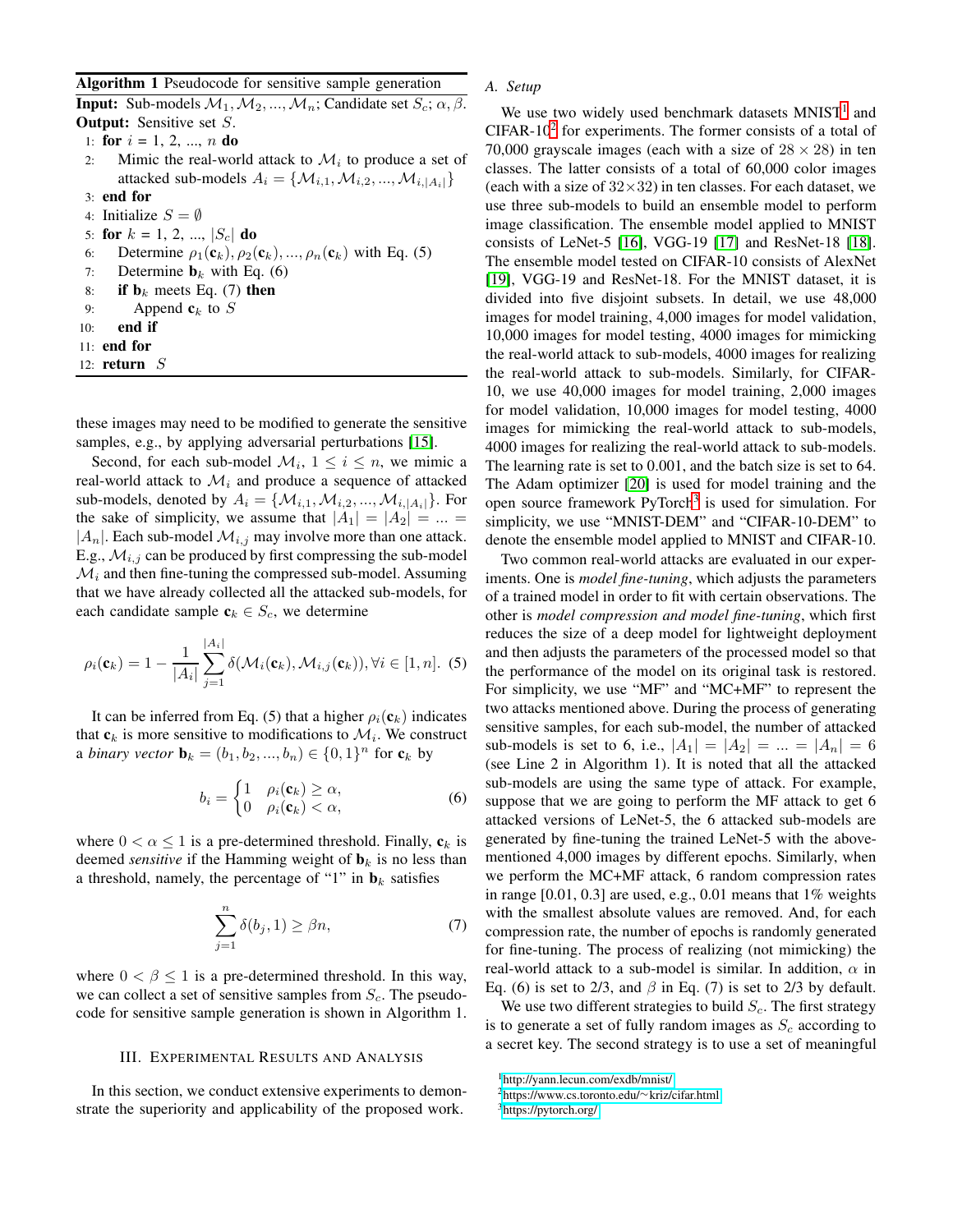### TABLE I

CLASS IFICATION ACCURACY ON THE ORIGINAL TASK. ACC-MF MEANS THE CLASS IFICATION ACCURACY BY APPLYING THE MF ATTACK (IF ANY). ACC-MC+MF MEANS THE CLASSIFICATION ACCURACY BY APPLYING THE MC+MF ATTACK (IF ANY).

| <b>MNIST-DEM</b>         |          |                          |        |             | CIFAR-10-DEM             |          |                          |          |             |  |
|--------------------------|----------|--------------------------|--------|-------------|--------------------------|----------|--------------------------|----------|-------------|--|
| LeNet-5                  | VGG-19   | ResNet-18                | Acc-MF | $Acc-MC+MF$ | AlexNet                  | $VGG-19$ | ResNet-18                | $Acc-MF$ | $Acc-MC+MF$ |  |
| $\overline{\phantom{a}}$ |          | ۰                        | 99.40% | 99.40%      | -                        |          |                          | 84.21%   | 84.21%      |  |
|                          | -        | attacked                 | 99.50% | 99.07%      | -                        | -        | attacked                 | 84.63%   | 85.15%      |  |
| $\overline{\phantom{a}}$ | attacked | $\sim$                   | 99.30% | 98.87%      | -                        | attacked | $\overline{\phantom{a}}$ | 84.60%   | 84.04%      |  |
| $\overline{\phantom{a}}$ | attacked | attacked                 | 99.36% | 98.80%      | $\overline{\phantom{a}}$ | attacked | attacked                 | 85.19%   | 85.03%      |  |
| attacked                 |          | $\overline{\phantom{a}}$ | 99.40% | 98.98%      | attacked                 |          | $\overline{\phantom{a}}$ | 84.43%   | 84.38%      |  |
| attacked                 |          | attacked                 | 99.38% | 99.30%      | attacked                 |          | attacked                 | 83.29%   | 84.95%      |  |
| attacked                 | attacked | $\sim$                   | 99.28% | 98.80%      | attacked                 | attacked | $\overline{\phantom{a}}$ | 84.85%   | 83.92%      |  |
| attacked                 | attacked | attacked                 | 99.32% | 99.02%      | attacked                 | attacked | attacked                 | 85.06%   | 84.83%      |  |

images unrelated to the original task of the model as  $S_c$ . For the second strategy, in our experiments, when to evaluate the proposed work on the MNIST dataset, we use a set of images randomly selected out from the CIFAR-10 dataset to construct  $S_c$  and vice versa. To select a sufficient number of sensitive images, the size of  $S_c$  is set to 10,000, i.e.,  $|S_c| = 10,000$ . We are now ready to report our results in the next subsection.

## *B. Results and Analysis*

Given a trained ensemble model consisting of  $n$  sub-models, there are  $2<sup>n</sup>$ -1 possible strategies to attack the ensemble model, i.e., for each  $k \in [1, n]$ , there are  $\binom{n}{k}$  different combinations to attack exactly  $k$  sub-models of the ensemble model, leading to a total of  $\sum_{k=1}^{n} \binom{n}{k} = 2^{n} - 1$  different combinations. Table I shows the classification accuracy on the corresponding dataset for the original ensemble model (which is non-attacked) and all the corresponding attacked ensemble models. It can be seen that the classification accuracy after attack is not significantly degraded, indicating that the two attack methods used in this paper are reasonable and likely to appear in real scenarios.

Table II has listed the number of generated sensitive samples under different conditions. It can be observed that, averagely, around 11% candidate samples can be finally determined as the sensitive samples, which is sufficient for integrity verification. It should be admitted that it is always free for us to determine the source of the candidate set, which is not the main interest of this short paper. Moreover, as has shown in Eq. (6) and Eq. (7), in order to collect sensitive samples, we have to use two thresholds, which are free to preset as well.

In order to verify the integrity of the target ensemble model, we feed the sensitive samples to the target ensemble model and obtain the prediction (i.e., classification) results from the target ensemble model. Then, by comparing these prediction results with the ground-truth labels (which are the prediction results of the original non-attacked ensemble model), we can verify the integrity of the target ensemble model. Along this line, Table III provides the classification accuracy values due to different experimental conditions. Here, the determination of classification accuracy can be easily derived from Eq. (2). From Table III, we can find that: first, different attacking strategies result in different classification accuracy values, which is reasonable because different sub-models have different sensitivities to the attacks and samples, e.g., it can be inferred from Table III that

ResNet-18 has less sensitivity on randomly generated samples. Moreover, the integrity verification performance is affected by  $\alpha$  and  $\beta$ , but we did not optimize the parameters. Second, most accuracy values are significantly lower than 100%, indicating that the proposed method has the ability to reliably verify the integrity of the target ensemble model no matter how many sub-models were attacked, which has verified the applicability.

### IV. CONCLUSION AND DISCUSSION

The fast development of deep learning technology has made the protection of IP of deep models a hot research topic. This work was motivated by the fact that ensemble has become a popular and effective strategy to enhance the performance of deep model, implying that developing effective methods for protecting the IP of deep ensemble models is very necessary. In order to tackle with this problem, in this paper, we propose a novel method to verify the integrity of an ensemble model by analyzing the prediction results of the model in correspondence to a set of carefully constructed sensitive samples. On one hand, we do not modify the original ensemble model at any stage which will never impair the ensemble model on its original task. In other words, our method can be considered as a special kind of lossless watermarking (or called reversible watermarking, invertible embedding) method [\[21\]](#page-5-4), [\[22\]](#page-5-5). On the other hand, the process of integrity verification is realized under black-box condition, i.e., the ownership verifier has no access to the internal details of the target model, which is very helpful for practice. Experimental results have shown that this work is capable of reliably verifying the integrity of the target ensemble model, which shows the applicability and superiority. In this paper, for simplicity, we use either random images or images unrelated to the original task to construct the sensitive set S. It is admitted that one may use other methods to construct S, e.g., using black-box adversarial samples.

Moreover, the proposed method is not limited to ensemble models. In other words, the proposed method can be applied to individual models for integrity verification as well, which indicates that the proposed method has good universality. In addition, by mimicking malicious attacks and non-malicious attacks and fine-tuning thresholds  $(\alpha, \beta)$ , the proposed method may be extended to semi-fragile, which is robust against nonmalicious attacks but sensitive to malicious attacks. We leave this interesting problem as the follow-up work.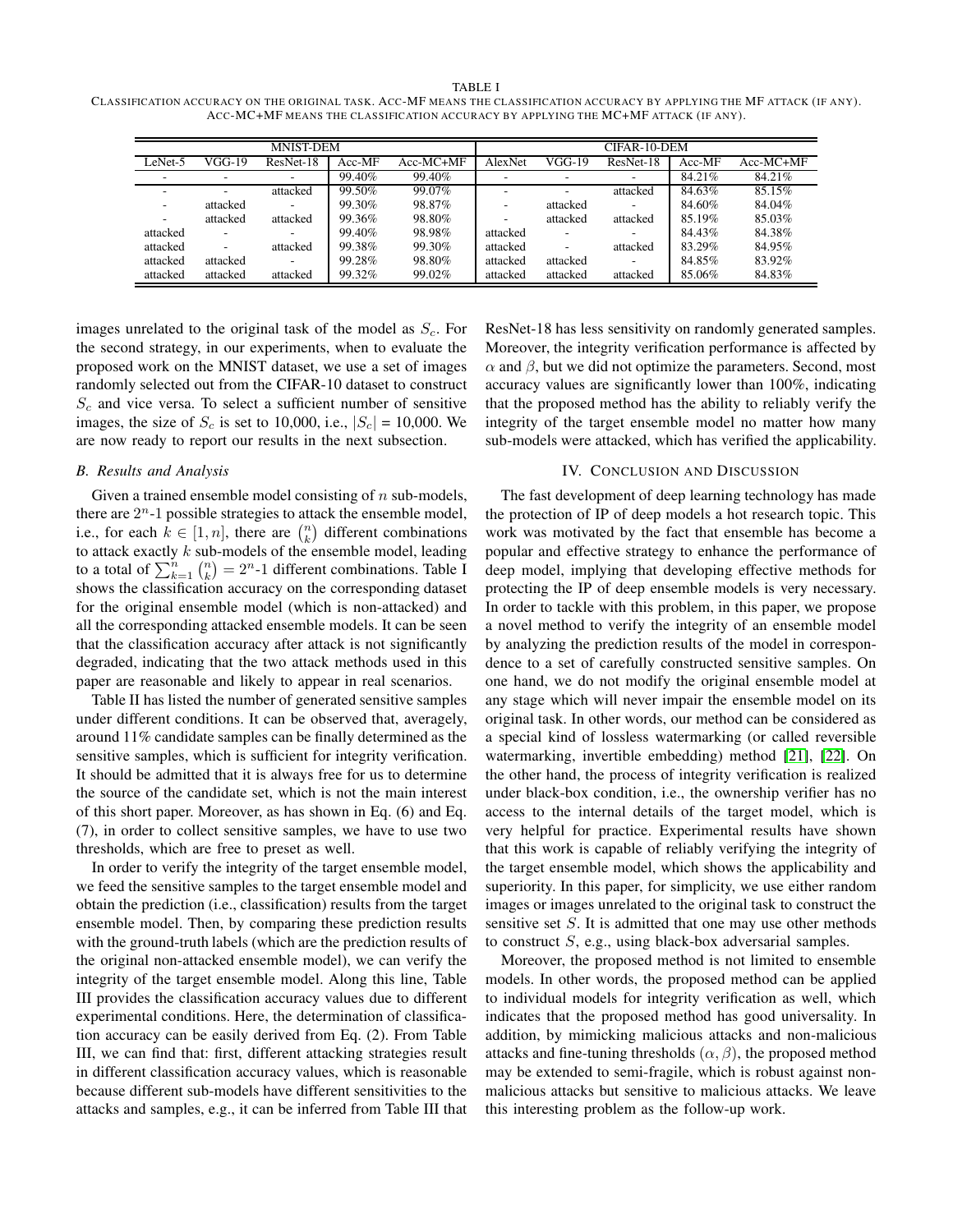| Model            | Attack  | Source of Candidate Set | $S_c$  | S     | $/ S_c $ |  |
|------------------|---------|-------------------------|--------|-------|----------|--|
|                  | MF      | randomly generated (RG) | 10,000 | 600   | $6.00\%$ |  |
| <b>MNIST-DEM</b> |         | CIFAR-10                | 10,000 | 379   | 3.79%    |  |
|                  | $MC+MF$ | RG                      | 10.000 | 1,052 | 10.52%   |  |
|                  |         | CIFAR-10                | 10.000 | 2,129 | 21.29%   |  |
|                  | MF      | RG                      | 10,000 | 465   | 4.65%    |  |
| CIFAR-10-DEM     |         | <b>MNIST</b>            | 10,000 | 1,456 | 14.56%   |  |
|                  | $MC+MF$ | RG                      | 10,000 | 194   | 1.94%    |  |
|                  |         | <b>MNIST</b>            | 10,000 | 2.891 | 28.91%   |  |
| Average value    |         |                         |        |       |          |  |

### TABLE II THE NUMBER OF GENERATED SENSITIVE SAMPLES.

### TABLE III

CLASSIFICATION ACCURACY ON THE SENSITIVE SET. ACC-RG MEANS THE CLASSIFICATION ACCURACY BY USING THE RANDOMLY GENERATED IMAGES AS THE CANDIDATE IMAGES. ACC-CIFAR-10 MEANS THE CLASS IFICATION ACCURACY BY SELECTING THE IMAGES FROM CIFAR-10 AS THE CANDIDATE IMAGES. ACC-MNIST MEANS THE CLASS IFICATION ACCURACY BY SELECTING THE IMAGES FROM MNIST AS THE CANDIDATE IMAGES.

| Attack  | <b>MNIST-DEM</b>         |                          |                          |          |              | CIFAR-10-DEM |                          |           |          |           |  |
|---------|--------------------------|--------------------------|--------------------------|----------|--------------|--------------|--------------------------|-----------|----------|-----------|--|
|         | LeNet-5                  | VGG-19                   | ResNet-18                | $Acc-RG$ | Acc-CIFAR-10 | AlexNet      | $VGG-19$                 | ResNet-18 | $Acc-RG$ | Acc-MNIST |  |
| MF      | ۰                        | ٠                        | attacked                 | 99.50%   | 86.28%       |              |                          | attacked  | 88.60%   | 82.76%    |  |
|         | $\overline{\phantom{a}}$ | attacked                 | ٠                        | 58.83%   | 58.05%       |              | attacked                 | $\sim$    | 91.83%   | 50.82%    |  |
|         | $\overline{\phantom{a}}$ | attacked                 | attacked                 | 56.00%   | 46.44%       |              | attacked                 | attacked  | 90.97%   | 28.57%    |  |
|         | attacked                 | $\overline{a}$           |                          | 81.50%   | 69.66%       | attacked     | $\sim$                   |           | 85.16%   | 67.03%    |  |
|         | attacked                 | $\sim$                   | attacked                 | 81.33%   | 58.05%       | attacked     | $\overline{\phantom{a}}$ | attacked  | 73.76%   | 58.24%    |  |
|         | attacked                 | attacked                 | $\overline{\phantom{a}}$ | 42.50%   | 34.56%       | attacked     | attacked                 | $\sim$    | 90.75%   | 30.91%    |  |
|         | attacked                 | attacked                 | attacked                 | 44.67%   | 28.23%       | attacked     | attacked                 | attacked  | 88.17%   | 23.21%    |  |
| $MC+MF$ |                          | ۰.                       | attacked                 | 99.81%   | 88.16%       |              |                          | attacked  | 79.38%   | 64.37%    |  |
|         | $\overline{\phantom{a}}$ | attacked                 | $\overline{\phantom{a}}$ | 98.48%   | 79.33%       |              | attacked                 | $\sim$    | 92.27%   | 65.51%    |  |
|         | $\overline{\phantom{a}}$ | attacked                 | attacked                 | 98.48%   | 72.19%       |              | attacked                 | attacked  | 68.56%   | 43.48%    |  |
|         | attacked                 | $\overline{\phantom{0}}$ |                          | 47.34%   | 70.13%       | attacked     | $\overline{\phantom{a}}$ |           | 80.93%   | 74.78%    |  |
|         | attacked                 | $\sim$                   | attacked                 | 47.34%   | 59.84%       | attacked     | $\overline{\phantom{a}}$ | attacked  | 76.80%   | 42.93%    |  |
|         | attacked                 | attacked                 | $\sim$                   | 45.82%   | 51.48%       | attacked     | attacked                 | $\sim$    | 74.23%   | 45.35%    |  |
|         | attacked                 | attacked                 | attacked                 | 45.82%   | 45.42%       | attacked     | attacked                 | attacked  | 88.14%   | 29.78%    |  |

It should be noted that during the process of constructing the sensitive samples, each sensitive sample should be uniquely classified by the original DEM. Otherwise, the integrity cannot be reliably verified due to the random classification of the original DEM. To reduce the size of side information, the classification results of the original DEM can be losslessly compressed. Alternatively, one may select the sensitive samples corresponding to a specified class (based on the classification of the original DEM) to constitute the final sensitive set. Additionally, the proposed method is a probabilistic verification method, indicating that the number of sensitive samples should not be too small. Otherwise, the integrity may not be verified.

### **REFERENCES**

- <span id="page-4-0"></span>[1] Y. LeCun, Y. Bengio and G. Hinton, "Deep learning," *Nature*, vol. 521, no. 7553, pp. 436-444, 2015.
- <span id="page-4-1"></span>[2] X. Zhao, Y. Yao, H. Wu, and X. Zhang, "Structural watermarking to deep neural networks via network channel pruning," In: *Proc. IEEE Workshop on Information Forensics and Security*, pp. 1-6, 2021.
- <span id="page-4-2"></span>[3] Y. Uchida, Y. Nagai, S. Sakazawa, and S. Satoh, "Embedding watermarks into deep neural networks," In: *Proc. ACM International Conference on Multimedia Retrieval*, pp. 269-277, 2017.
- [4] Y. Li, H. Wang, and M. Barni, "Spread-transform dither modulation watermarking of deep neural network," *Journal of Information Security and Applications*, vol. 63, p. 103004, 2021.
- [5] J. Wang, H. Wu, X. Zhang, and Y. Yao, "Watermarking in deep neural networks via error back-propagation," In: *Proc. IS&T Electronic Imaging, Media Watermarking, Security and Forensics*, pp. 22-1-22-9(9), 2020.
- [6] L. Fan, K. W. Ng, and C. S. Chan, "Rethinking deep neural network ownership verification: embedding passports to defeat ambiguity attacks," In: *Proc. Neural Information Processing Systems*, 2019.
- [7] H. Chen, B. D. Rouhani, C. Fu, J. Zhao, and F. Koushanfar, "DeepMarks: A secure fingerprinting framework for digital rights management of deep learning models," In: *Proc. ACM International Conference on Multimedia Retrieval*, pp. 105-113, 2019.
- <span id="page-4-3"></span>[8] Z. Wang, G. Feng, H. Wu, and X. Zhang, "Data hiding in neural networks for multiple receivers," *IEEE Computational Intelligence Magazine*, vol. 16, no. 4, pp. 70-84, 2021.
- <span id="page-4-4"></span>[9] X. Zhao, H. Wu, and X. Zhang, "Watermarking graph neural networks by random graphs," In: *Proc. IEEE International Symposium on Digital Forensics and Security*, pp. 1-6, 2021.
- [10] Y. Adi, C. Baum, M. Cisse, B. Pinkas, and J. Keshet, "Turning your weakness into a strength: watermarking deep neural networks by backdooring," In: *Proc. 27th USENIX Conference on Security Symposium*, pp. 1615-1631, 2018.
- [11] J. Zhang, Z. Gu, J. Jang, H. Wu, M. P. Stoecklin, H. Huang, and I. Molloy, "Protecting intellectual property of deep neural networks with watermarking," In: *Proc. ACM ASIA Conference on Computer and Communications Security*, pp. 159-172, 2018.
- [12] Y. Wang, and H. Wu, "Protecting the intellectual property of speaker recognition model by black-box watermarking in the frequency domain," *Symmetry*, vol. 14, no. 3, p. 619, 2022.
- <span id="page-4-5"></span>[13] H. Wu, G. Liu, Y. Yao, and X. Zhang, "Watermarking neural networks with watermarked images," *IEEE Transactions on Circuits and Systems for Video Technology*, vol. 31, no. 7, pp. 2591-2601, 2021.
- <span id="page-4-6"></span>[14] D. Hitaj, B. Hitaj, and L. V. Mancini, "Evasion attacks against watermarking techniques found in MLaaS systems," In: *Proc. IEEE International Conference on Software Defined Systems*, pp. 55-63, 2019.
- <span id="page-4-7"></span>[15] A. Chaubey, N. Agrawal, K. Barnwal, K. K. Guliani, and P. Mehta, "Universal adversarial perturbations: a survey," *arXiv preprint [arXiv:2005.08087](http://arxiv.org/abs/2005.08087)*, 2020.
- <span id="page-4-8"></span>[16] Y. Lecun, L. Bottou, Y. Bengio, and P. Haffner, "Gradient-based learning